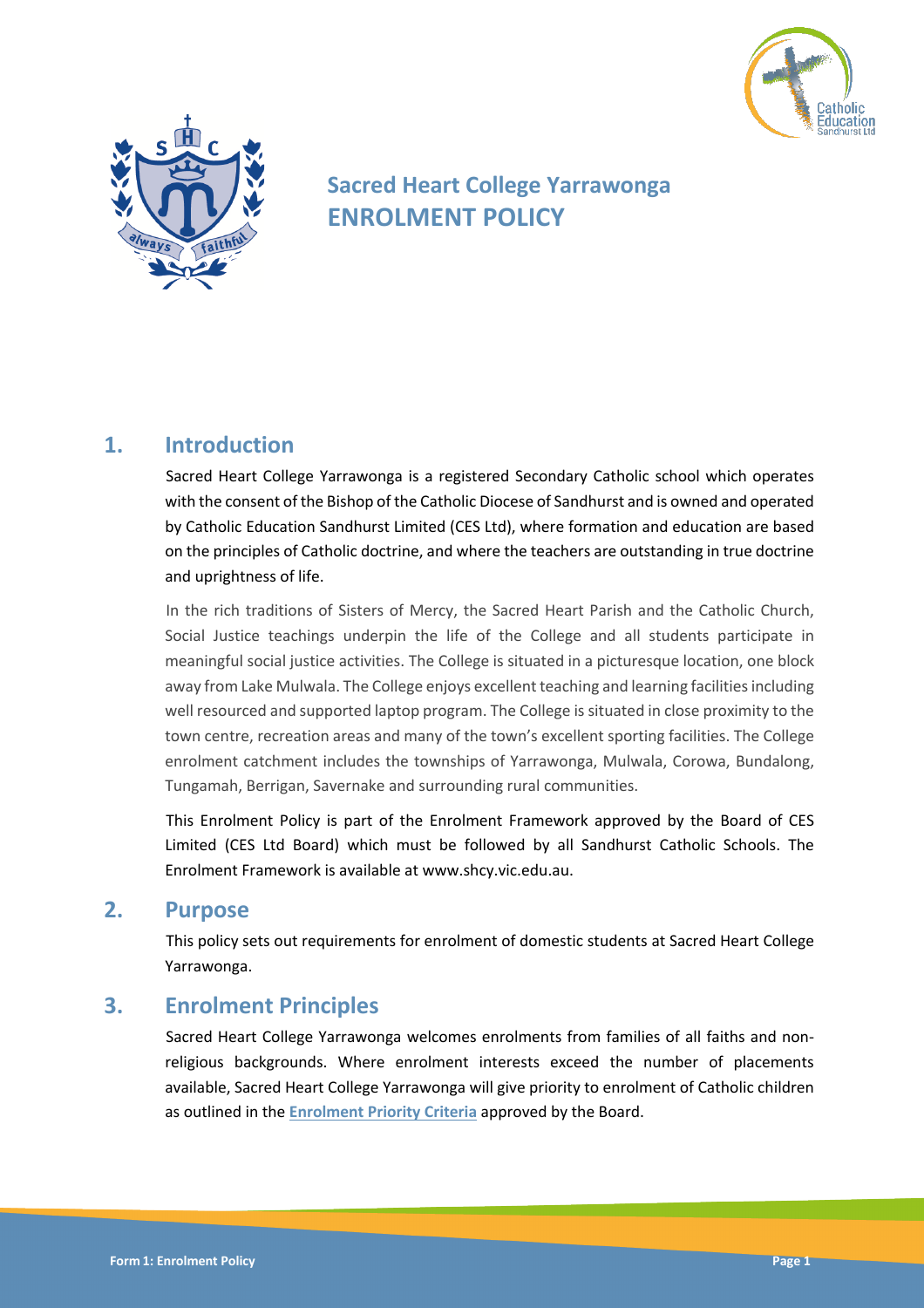Families who enrol their children at Sacred Heart College Yarrawonga do so on the understanding that they respect and agree to support the Catholic identity, ethos and mission of the school and acknowledge the importance of religious education for their children.

Sacred Heart College Yarrawonga wants to make every effort to ensure Catholic education is accessible to every Catholic family through the provision of family-friendly fee payments and relief.

Sacred Heart College Yarrawonga strives to accommodate children with diverse needs. In cases where a child requires significant adjustments in order for an enrolment to be possible, Sacred Heart College Yarrawonga will consider its obligations arising from Disability Standards and related legislation; what is in the best interest of the child and whether the school can reasonably be expected to make the required adjustments to assist the child to take part in education courses and programs, on the same basis as a child without disability.

Enrolment is subject to the maximum capacity of Sacred Heart College Yarrawonga. For those students not able to be offered enrolment, Sacred Heart College Yarrawonga will support their families in finding enrolment with another Catholic school.

### **4. Enrolment requirements**

It is expected that students seeking enrolment will normally reside in the designated parish or the agreed area that Sacred Heart College Yarrawonga serves. Students may be accepted for enrolment outside their parish or agreed area, which the school serves if there are demonstrable circumstances which significantly disadvantage the student and/or family should the enrolment not occur or if Sacred Heart College Yarrawonga meets their needs more appropriately than the student's designated parish school.

### **Documentary evidence**

You are required to provide particular information about your child during the enrolment process, both at the provisional application stage and if the school offers your child a place. Please note that lodgement of the enrolment form does not guarantee enrolment at the school. If the information requested is not provided**,** Sacred Heart College Yarrawonga may not be able to enrol your child.

Sacred Heart College Yarrawonga require the following documents from parents/guardians for enrolment purposes:

- 1. evidence of the child's Australian citizenship or permanent residency or eligible visa details
- 2. birth certificate of the child
- 3. immunisation records and other health records
- 4. court orders, custody arrangements relating to the child
- 5. previous school reports
- 6. any documentation relating to specific medical, health, intellectual conditions that will trigger the need for the school to provide reasonable adjustments to the learning environment.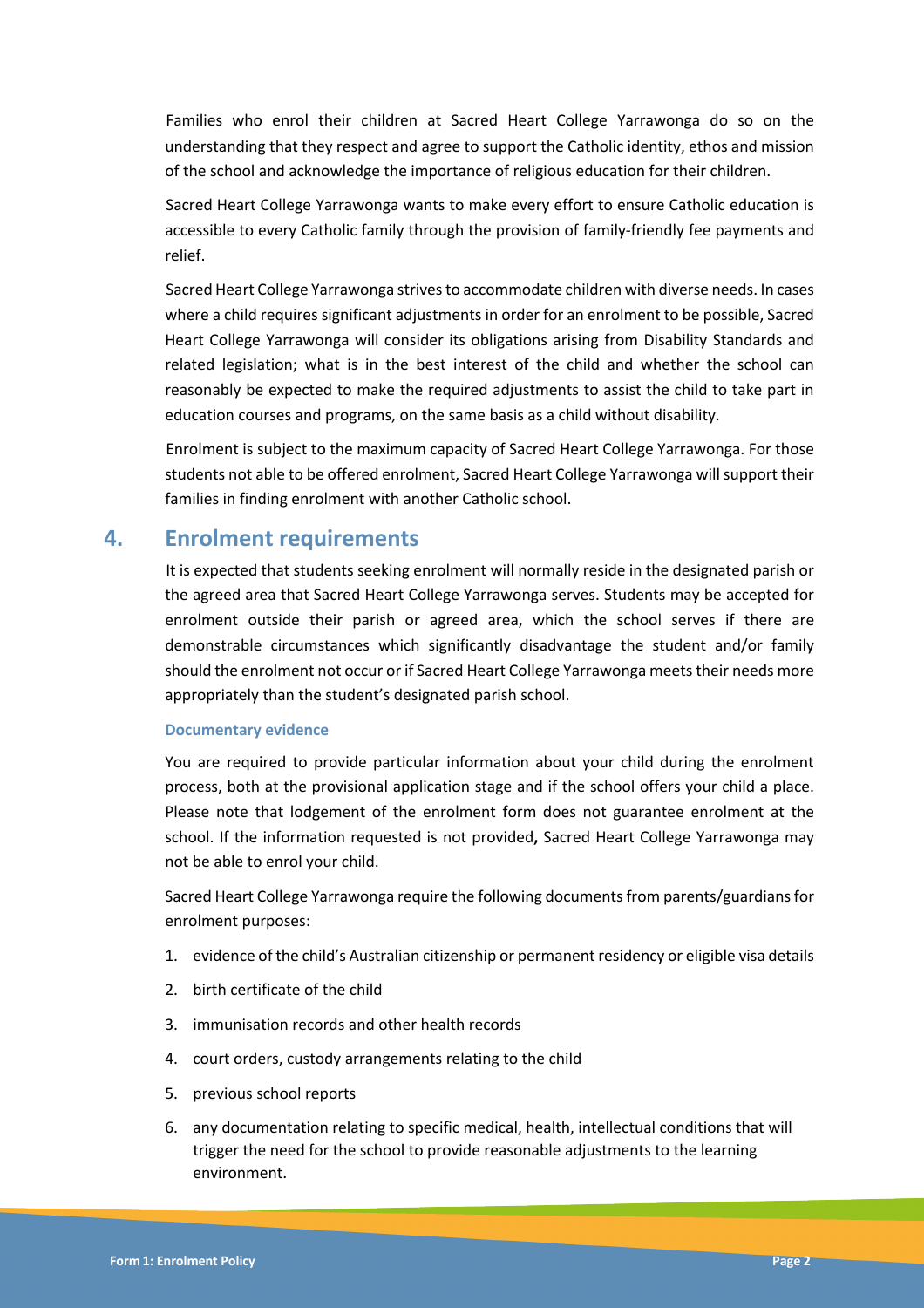#### **Fees**

School fees; fee schedules and payment options are outlined in the Sacred Heart College Yarrawonga Fees document published on the school website.

The fees must be paid for a child to enrol and to continue enrolment at Sacred Heart College Yarrawonga. The school has discretion whether to allow a child to participate in optional or extracurricular school events, such as paid school excursions or extracurricular activities, while fees remain due and payable.

In accordance with **CES Ltd's School Fee Policy**, any family facing genuine financial hardship should in the first instance speak with the Principal. Families facing hardships are encouraged to apply for a fee concession. This includes those families who hold a Health Care Card (HCC) eligible for Camps, Sports and Excursion Funds (CSEF). An application for a fee concession should be made to Sacred Heart College Yarrawonga and all information provided will be treated in the strictest of confidence.

### **5. Enrolment process**

Sacred Heart College Yarrawonga enrolment process, including timelines and forms are published on the school website. The following enrolment related documents are published/available on our website:

**CES Ltd Enrolment Framework**

**SHC Enrolment Policy**

**SHC Enrolment Application and Agreement Form**

**Sacred Heart College Yarrawonga Fee Policy**

### **6. Enrolment register**

In accordance with requirements of the Education and Training Reform Regulations 2017 (ETR Regulations), Sacred Heart College Yarrawonga maintains a register of enrolments that contains at minimum the following information in relation to each student enrolled at the school:

- 1. The student's name, age and address
- 2. The name and contact details of any parent or guardian of the student
- 3. The date of enrolment of the student
- 4. The Victorian Student Number allocated to the student
- 5. The date that the student ceases to be enrolled at the school

Click or tap here to enter text.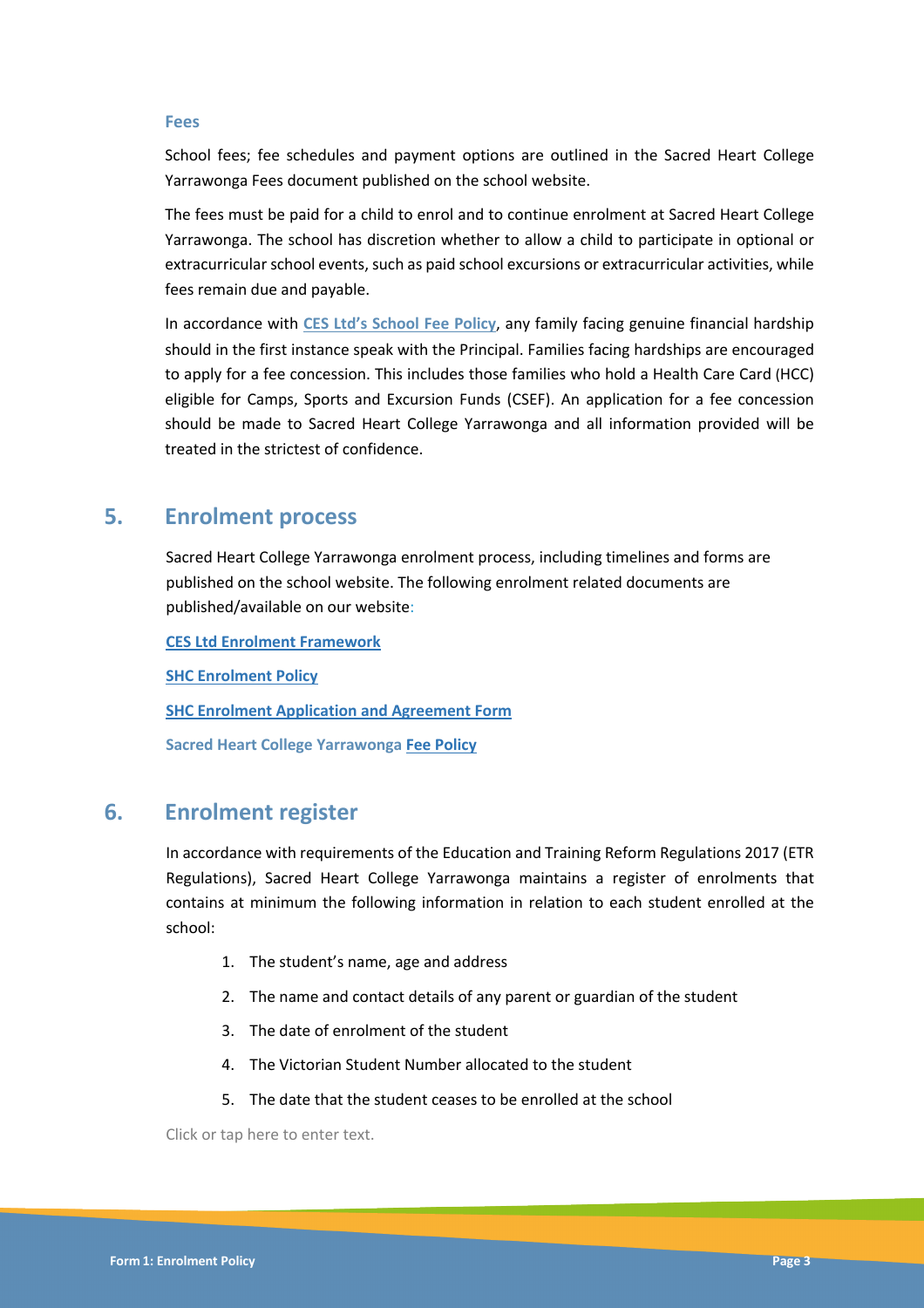The information collected during the process of enrolment will be stored, maintained and shared in accordance with the *Privacy Act* 1988 *(Cth.).* A copy of the enrolment information will also be maintained in each student profile.

### **7. Enrolment register procedures**

Sacred Heart College Yarrawonga collects enrolment data at the point of enrolling a new student. For all existing students, the school undertakes a process of confirming enrolment data, including health information and emergency contact information. The process of confirming enrolments typically occurs at the end of an academic year. It is the responsibility of the parents/guardians to inform the school of any changes to the enrolment information as soon as practicable. It is the responsibility of the Admin Officer member to collect, store and maintain enrolment information in the register in accordance with this Policy and procedures.

| <b>Position/Roles</b>     | <b>Responsibilities</b>                                                                                                                                                                                                                                                                                                                                                                                                                                     |
|---------------------------|-------------------------------------------------------------------------------------------------------------------------------------------------------------------------------------------------------------------------------------------------------------------------------------------------------------------------------------------------------------------------------------------------------------------------------------------------------------|
| <b>CES Ltd Board</b>      | <b>Approves Enrolment Framework</b>                                                                                                                                                                                                                                                                                                                                                                                                                         |
| <b>Executive Director</b> | Approves contextualisation of school enrolment policies and<br>procedures<br>Make decisions in relation to enrolment appeals as outlined in the<br>Enrolment Procedures document.                                                                                                                                                                                                                                                                           |
| <b>School Principal</b>   | Ensure Sacred Heart College Yarrawonga Enrolment Policy and Procedure<br>is aligned with CES Ltd Enrolment Framework and implement the<br>Framework.<br>Make enrolment decisions as outlined in the Enrolment Procedures<br>document.                                                                                                                                                                                                                       |
| Admin Officer             | Collect, store and maintain Enrolment information in accordance with<br>Sacred Heart College Yarrawonga Enrolment policy and procedure.<br>Provide prospective parents with the necessary information for the<br>enrolment and admission processes.                                                                                                                                                                                                         |
| Parents/guardians         | Read and complete the Application for Enrolment Forms,<br>the Enrolment Agreement, related Enrolment documents.<br>Submit all requested information and disclose matters relating to the<br>learning, emotional or physical needs of the applicant that may affect<br>their education and notify the school of any changes to any enrolment<br>information submitted as soon as practicable.<br>Adheres to terms and conditions of the Enrolment Agreement. |

## **8. Roles and Responsibilities**